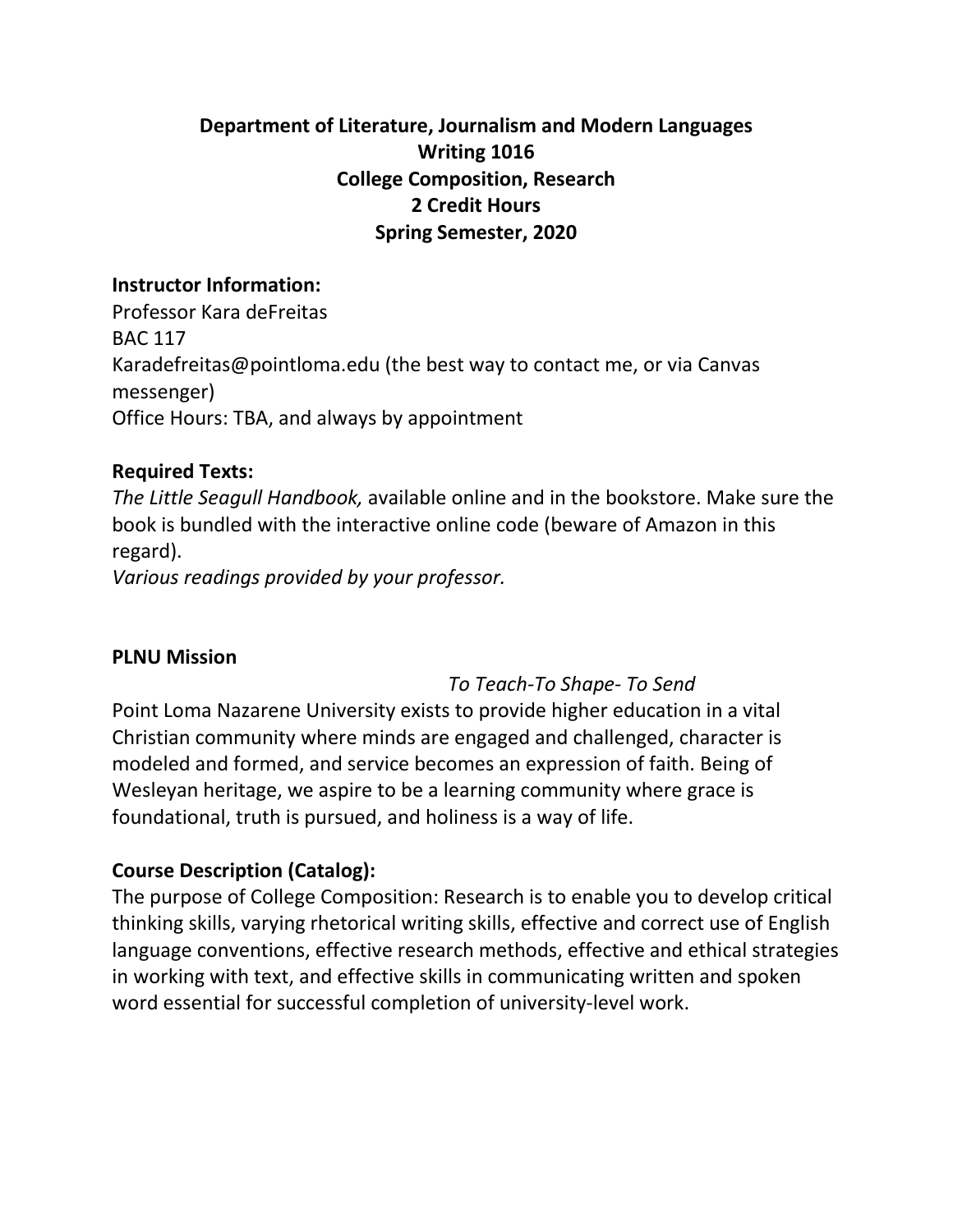# **General Education Courses:**

This course is one of the components of the General Education Program at Point Loma Nazarene University, under the category of Developing Cognitive Abilities. By including this course in a common educational experience for undergraduates, the faculty supports the pursuit of personal awareness and skill development, focusing on analytical, communication, and quantitative skills necessary for successful living in modern society.

# **Course Learning Outcomes:**

This course focuses on writing as a skill and a process; that is, like learning to ride a bike or play tennis, progress is achieved through practice. Writing improves through practice, time, patience, rewriting, editing, and studying the skills of other writers. As a class, we will study professional writers' work and learn together what is effective and successful about those pieces. Students in this course will practice developing, organizing, editing, and revising various types of skills in critical thinking, active reading and competent writing; and understand the importance of personal and academic competency.

Also: Upon completion of this course, students will be able to:

- 1. Apply the conventions of the English Language and creative skills in various forms of academic writing genres.
- 2. Demonstrate knowledge of the stages of the writing process in academic writing: planning, drafting, organizing, composing, revising and editing.
- 3. Evaluate and utilize rhetorical modes of organization in written compositions: narrative, and argument specifically.
- 4. Demonstrate knowledge of and apply documentation formats to properly cite research in written compositions.
- 5. Critically analyze writing to determine point-of-view, tone, purpose, audience, and theme to enable reflection and response in written compositions.
- 6. Evaluate and examine differing perspectives; evaluate and locate the points of agreement and the strengths and weaknesses of the argument.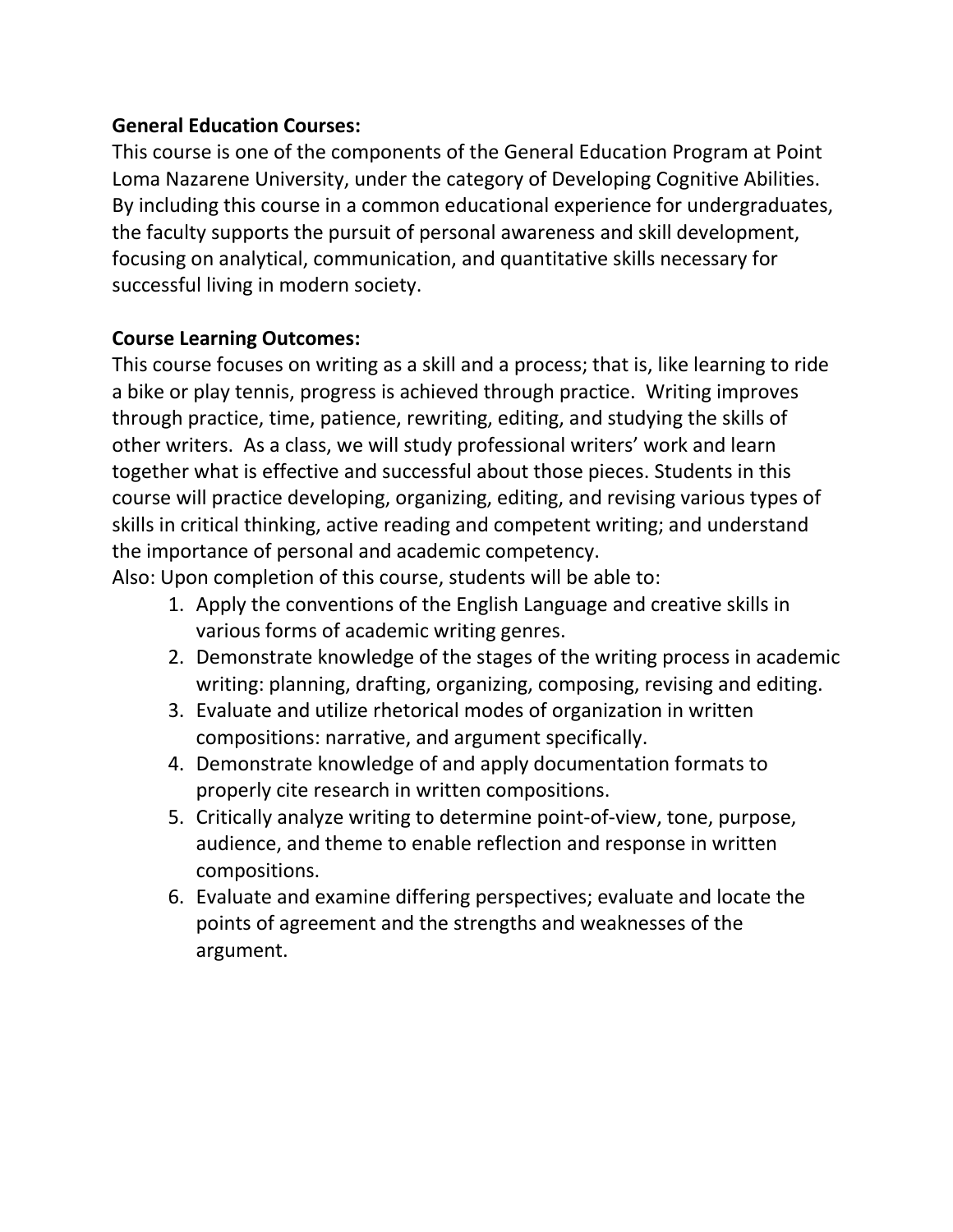| <b>Grading:</b>                                   |     |
|---------------------------------------------------|-----|
| In-class Assignments, Homework and Participation: | 20% |
| Essays:                                           | 20% |
| <b>Research Paper:</b>                            | 60% |

# **Note: There are no "make-up" quizzes given, neither will late essays or homework be accepted baring a serious and proven emergency.**

# **Academic Dishonesty:**

The University System supports and promotes academic honesty and personal integrity. Cheating can take the following forms:

Submitting another person's work

Writing a paper for someone else

Working in a group effort without faculty consent

Buying a paper from a research service

Submitting the same work for credit without approval

The Department of Literature, Journalism and Modern Languages deems intellectual and academic integrity to be critical to academic success and personal development; therefore, any unethical practice will be detrimental to the student's academic record and moral character. Students who present the work of others, in any form, commit plagiarism and will earn a failing grade on the assignment and possibly for the course. In either event, a written report will be filed with the department chair and area dean. The dean will review the report and submit it to the provost and the vice president of student development. The report will remain permanently in the student's academic file.

#### **The Writer's Studio:**

The Writer's Studio is available to those students whose diagnostics indicate that they need the additional one-on-one time that a trained student tutor can provide. Students who qualify for the Writer's studio are registered for Wri 097 and attend weekly tutorials. Students who do not complete the required ten sessions will not be assigned a grade for Wri 116.

SAT, ACT and diagnostic essay scores reveal your strengths and weaknesses as a writer, thinker, and communicator on the college entry level. Your diagnostic essay results and your professor's discretion will determine whether or not you will benefit the most by enrolling in Wri 097, which is a writing skills tutorial held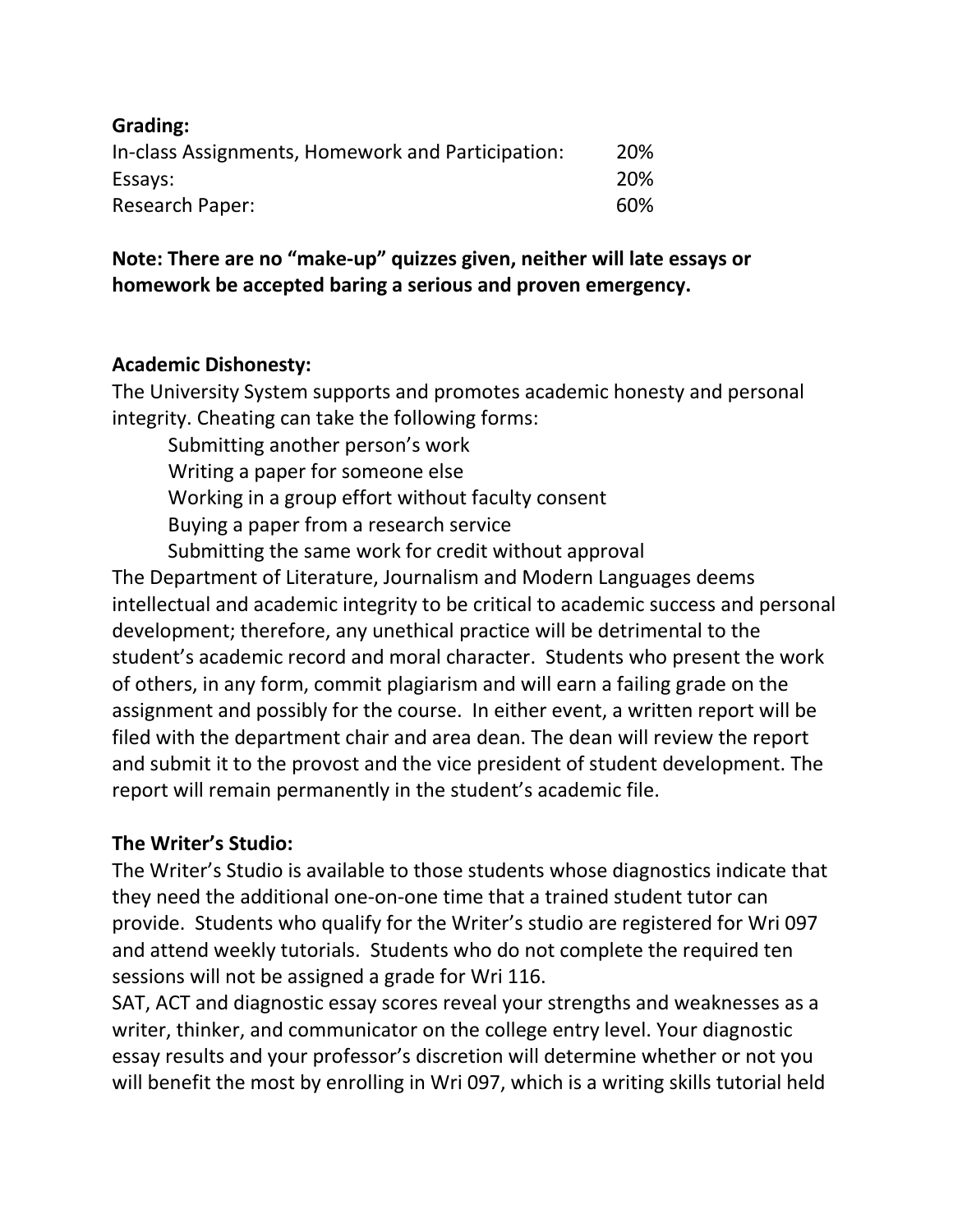in the Writers' Studio. If your scores qualify you to enroll in Wri 097, you will fulfill the requirements by working on your writing skills with a trained tutor for 10 weeks beginning the third week of the semester. You will be required to attend an introductory session for the Studio the second week of classes. During that session, you will sign up for a time to work with a writing consultant one hour each week in the studio. **There will be no extra work in the Studio, only support for Wri1016.** 

The fee for the Studio, Wri097, is \$150.00. Should you have the privilege of working in the Studio, know that the \$150.00 lab fee replaces a 3 unit, not-forcollege credit course your scores would have previously required you to take.

# **Attendance:**

Regular and punctual attendance at all classes is considered essential to optimum academic achievement. If the student is absent for more than 10 percent of class meetings (for this class, this is 2 class periods), the faculty can write a report which may result in de-enrollment. If the student's absences exceed 20 percent (4 class periods), the student may be de-enrolled without notice the university drop date, or, after that date, receive the appropriate grade for their work and participation. See "Academic Catalog Policies" in the Undergraduate Academic Catalog.

#### **Academic Accommodations:**

While all students are expected to meet the minimum standards for completion of this course as established by the professor, students with disabilities may require academic accommodations. At PLNU, these students are requested to file documentation during the first two weeks of the semester with the Academic Support Center, located in the Bond Academic Center. PLNU is committed to full compliance with Section 504 of the Rehabilitation Act and the Americans with Disabilities Act.

#### **Public Discourse:**

Much of the work that we do in this class is cooperative, by nature of the class discussions and general feedback to written work and projects; thus, you should consider all your writing and speaking for and in class as public, not private, discourse. I will, however, make exceptions (we will talk about this).